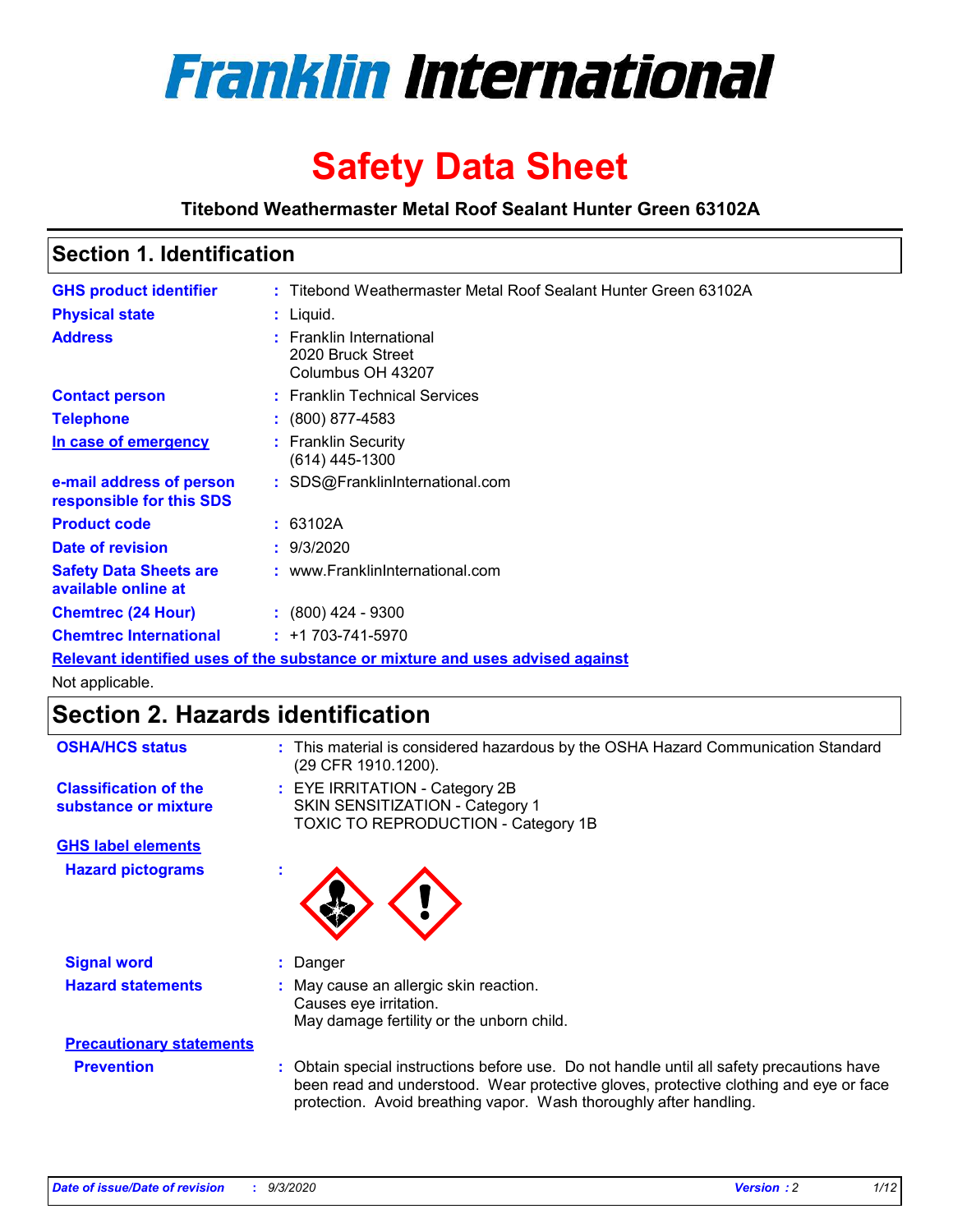### **Section 2. Hazards identification**

| <b>Response</b>                            | : IF exposed or concerned: Get medical advice or attention. Wash contaminated clothing<br>before reuse. IF ON SKIN: Wash with plenty of water. IF IN EYES: Rinse cautiously<br>with water for several minutes. Remove contact lenses, if present and easy to do.<br>Continue rinsing. If eye irritation persists: Get medical advice or attention. |
|--------------------------------------------|----------------------------------------------------------------------------------------------------------------------------------------------------------------------------------------------------------------------------------------------------------------------------------------------------------------------------------------------------|
| <b>Storage</b>                             | : Store locked up.                                                                                                                                                                                                                                                                                                                                 |
| <b>Disposal</b>                            | : Dispose of contents and container in accordance with all local, regional, national and<br>international regulations.                                                                                                                                                                                                                             |
| <b>Hazards not otherwise</b><br>classified | : Product generates methanol during cure.                                                                                                                                                                                                                                                                                                          |

# **Section 3. Composition/information on ingredients**

| <b>Substance/mixture</b> | : Mixture |
|--------------------------|-----------|
|                          |           |

| <b>Ingredient name</b>       | 70   | <b>CAS number</b> |
|------------------------------|------|-------------------|
| 3-aminopropyltriethoxysilane | צ≥   | 919-30-2          |
| Dibutyltin dilaurate         | ≤0.3 | 77-58-7           |

Any concentration shown as a range is to protect confidentiality or is due to batch variation.

**There are no additional ingredients present which, within the current knowledge of the supplier and in the concentrations applicable, are classified as hazardous to health or the environment and hence require reporting in this section.**

**Occupational exposure limits, if available, are listed in Section 8.**

### **Section 4. First aid measures**

| <b>Description of necessary first aid measures</b> |                                                                                                                                                                                                                                                                                                                                                                                                                                                                                                                                                                                                                                                                                                                                                                           |
|----------------------------------------------------|---------------------------------------------------------------------------------------------------------------------------------------------------------------------------------------------------------------------------------------------------------------------------------------------------------------------------------------------------------------------------------------------------------------------------------------------------------------------------------------------------------------------------------------------------------------------------------------------------------------------------------------------------------------------------------------------------------------------------------------------------------------------------|
| <b>Eye contact</b>                                 | : Immediately flush eyes with plenty of water, occasionally lifting the upper and lower<br>eyelids. Check for and remove any contact lenses. Continue to rinse for at least 10<br>minutes. If irritation persists, get medical attention.                                                                                                                                                                                                                                                                                                                                                                                                                                                                                                                                 |
| <b>Inhalation</b>                                  | : Remove victim to fresh air and keep at rest in a position comfortable for breathing. If<br>not breathing, if breathing is irregular or if respiratory arrest occurs, provide artificial<br>respiration or oxygen by trained personnel. It may be dangerous to the person providing<br>aid to give mouth-to-mouth resuscitation. Get medical attention. If unconscious, place<br>in recovery position and get medical attention immediately. Maintain an open airway.<br>Loosen tight clothing such as a collar, tie, belt or waistband. In case of inhalation of<br>decomposition products in a fire, symptoms may be delayed. The exposed person may<br>need to be kept under medical surveillance for 48 hours.                                                       |
| <b>Skin contact</b>                                | : Wash with plenty of soap and water. Remove contaminated clothing and shoes. Wash<br>contaminated clothing thoroughly with water before removing it, or wear gloves.<br>Continue to rinse for at least 10 minutes. Get medical attention. In the event of any<br>complaints or symptoms, avoid further exposure. Wash clothing before reuse. Clean<br>shoes thoroughly before reuse.                                                                                                                                                                                                                                                                                                                                                                                     |
| <b>Ingestion</b>                                   | : Wash out mouth with water. Remove dentures if any. Remove victim to fresh air and<br>keep at rest in a position comfortable for breathing. If material has been swallowed and<br>the exposed person is conscious, give small quantities of water to drink. Stop if the<br>exposed person feels sick as vomiting may be dangerous. Do not induce vomiting<br>unless directed to do so by medical personnel. If vomiting occurs, the head should be<br>kept low so that vomit does not enter the lungs. Get medical attention. Never give<br>anything by mouth to an unconscious person. If unconscious, place in recovery position<br>and get medical attention immediately. Maintain an open airway. Loosen tight clothing<br>such as a collar, tie, belt or waistband. |
| Most important symptoms/effects, acute and delayed |                                                                                                                                                                                                                                                                                                                                                                                                                                                                                                                                                                                                                                                                                                                                                                           |
| <b>Potential acute health effects</b>              |                                                                                                                                                                                                                                                                                                                                                                                                                                                                                                                                                                                                                                                                                                                                                                           |
| Eye contact                                        | : May cause eye irritation.                                                                                                                                                                                                                                                                                                                                                                                                                                                                                                                                                                                                                                                                                                                                               |
| <b>Inhalation</b>                                  | : No known significant effects or critical hazards.                                                                                                                                                                                                                                                                                                                                                                                                                                                                                                                                                                                                                                                                                                                       |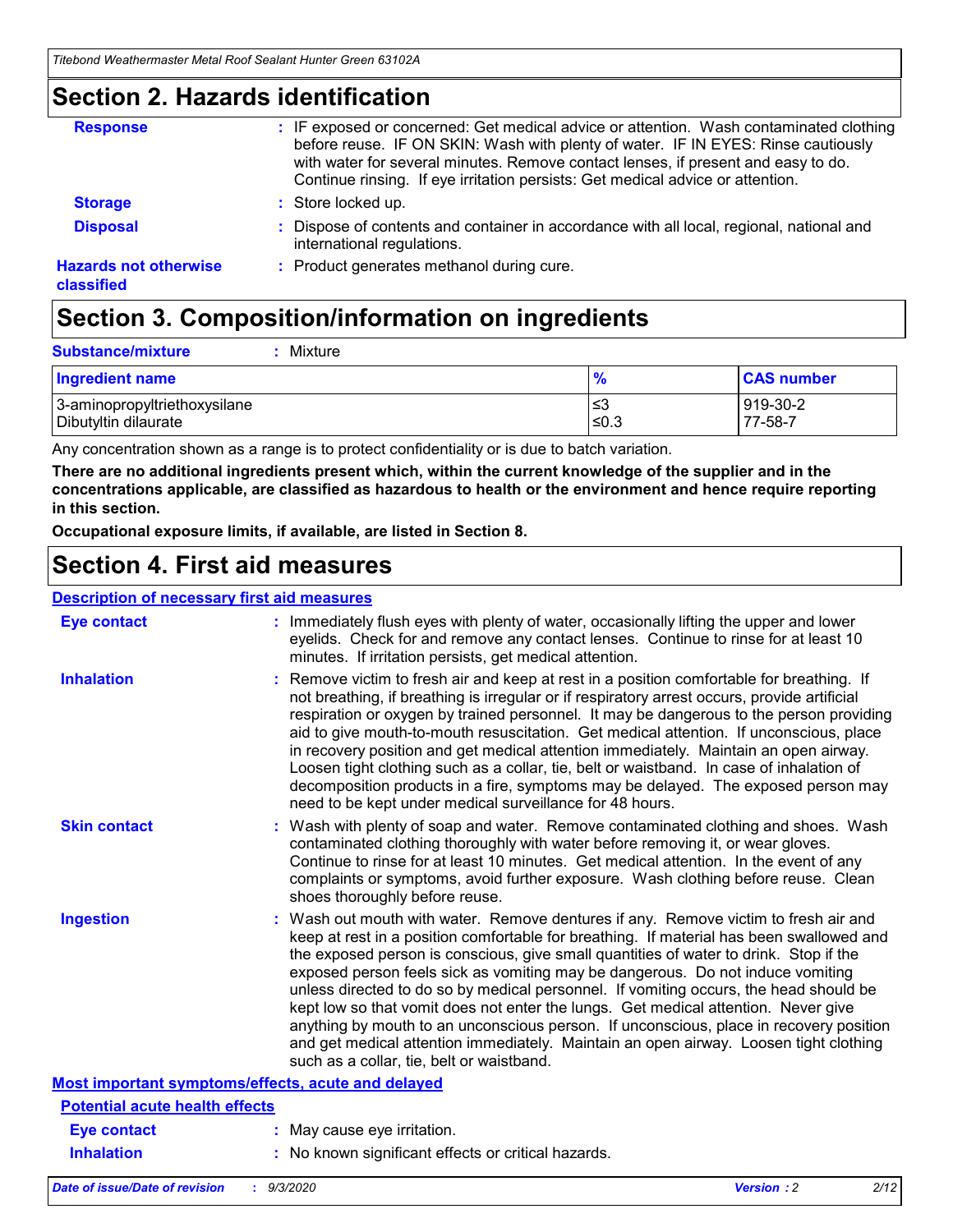| ilgoonu wcanchiasici wciai iyou scaiant hunici sicch os iyzr<br><b>Section 4. First aid measures</b> |                                                                                                                                                                                                                                                                                                                                                                                                                 |  |  |  |                     |                              |
|------------------------------------------------------------------------------------------------------|-----------------------------------------------------------------------------------------------------------------------------------------------------------------------------------------------------------------------------------------------------------------------------------------------------------------------------------------------------------------------------------------------------------------|--|--|--|---------------------|------------------------------|
|                                                                                                      |                                                                                                                                                                                                                                                                                                                                                                                                                 |  |  |  | <b>Skin contact</b> | : May cause skin irritation. |
| <b>Ingestion</b>                                                                                     | : No known significant effects or critical hazards.                                                                                                                                                                                                                                                                                                                                                             |  |  |  |                     |                              |
| <b>Over-exposure signs/symptoms</b>                                                                  |                                                                                                                                                                                                                                                                                                                                                                                                                 |  |  |  |                     |                              |
| <b>Eye contact</b>                                                                                   | : Adverse symptoms may include the following:<br>irritation<br>watering<br>redness                                                                                                                                                                                                                                                                                                                              |  |  |  |                     |                              |
| <b>Inhalation</b>                                                                                    | : Adverse symptoms may include the following:<br>reduced fetal weight<br>increase in fetal deaths<br>skeletal malformations                                                                                                                                                                                                                                                                                     |  |  |  |                     |                              |
| <b>Skin contact</b>                                                                                  | : Adverse symptoms may include the following:<br>irritation<br>redness<br>reduced fetal weight<br>increase in fetal deaths<br>skeletal malformations                                                                                                                                                                                                                                                            |  |  |  |                     |                              |
| <b>Ingestion</b>                                                                                     | : Adverse symptoms may include the following:<br>reduced fetal weight<br>increase in fetal deaths<br>skeletal malformations                                                                                                                                                                                                                                                                                     |  |  |  |                     |                              |
| Indication of immediate medical attention and special treatment needed, if necessary                 |                                                                                                                                                                                                                                                                                                                                                                                                                 |  |  |  |                     |                              |
| <b>Notes to physician</b>                                                                            | : In case of inhalation of decomposition products in a fire, symptoms may be delayed.<br>The exposed person may need to be kept under medical surveillance for 48 hours.                                                                                                                                                                                                                                        |  |  |  |                     |                              |
| <b>Specific treatments</b>                                                                           | : No specific treatment.                                                                                                                                                                                                                                                                                                                                                                                        |  |  |  |                     |                              |
| <b>Protection of first-aiders</b>                                                                    | : No action shall be taken involving any personal risk or without suitable training. If it is<br>suspected that fumes are still present, the rescuer should wear an appropriate mask or<br>self-contained breathing apparatus. It may be dangerous to the person providing aid to<br>give mouth-to-mouth resuscitation. Wash contaminated clothing thoroughly with water<br>before removing it, or wear gloves. |  |  |  |                     |                              |

**See toxicological information (Section 11)**

### **Section 5. Fire-fighting measures**

| <b>Extinguishing media</b>                               |                                                                                                                                                                                                     |
|----------------------------------------------------------|-----------------------------------------------------------------------------------------------------------------------------------------------------------------------------------------------------|
| <b>Suitable extinguishing</b><br>media                   | : Use an extinguishing agent suitable for the surrounding fire.                                                                                                                                     |
| <b>Unsuitable extinguishing</b><br>media                 | : None known.                                                                                                                                                                                       |
| <b>Specific hazards arising</b><br>from the chemical     | : In a fire or if heated, a pressure increase will occur and the container may burst.                                                                                                               |
| <b>Hazardous thermal</b><br>decomposition products       | Decomposition products may include the following materials:<br>carbon dioxide<br>carbon monoxide<br>nitrogen oxides<br>metal oxide/oxides                                                           |
| <b>Special protective actions</b><br>for fire-fighters   | : Promptly isolate the scene by removing all persons from the vicinity of the incident if<br>there is a fire. No action shall be taken involving any personal risk or without suitable<br>training. |
| <b>Special protective</b><br>equipment for fire-fighters | Fire-fighters should wear appropriate protective equipment and self-contained breathing<br>apparatus (SCBA) with a full face-piece operated in positive pressure mode.                              |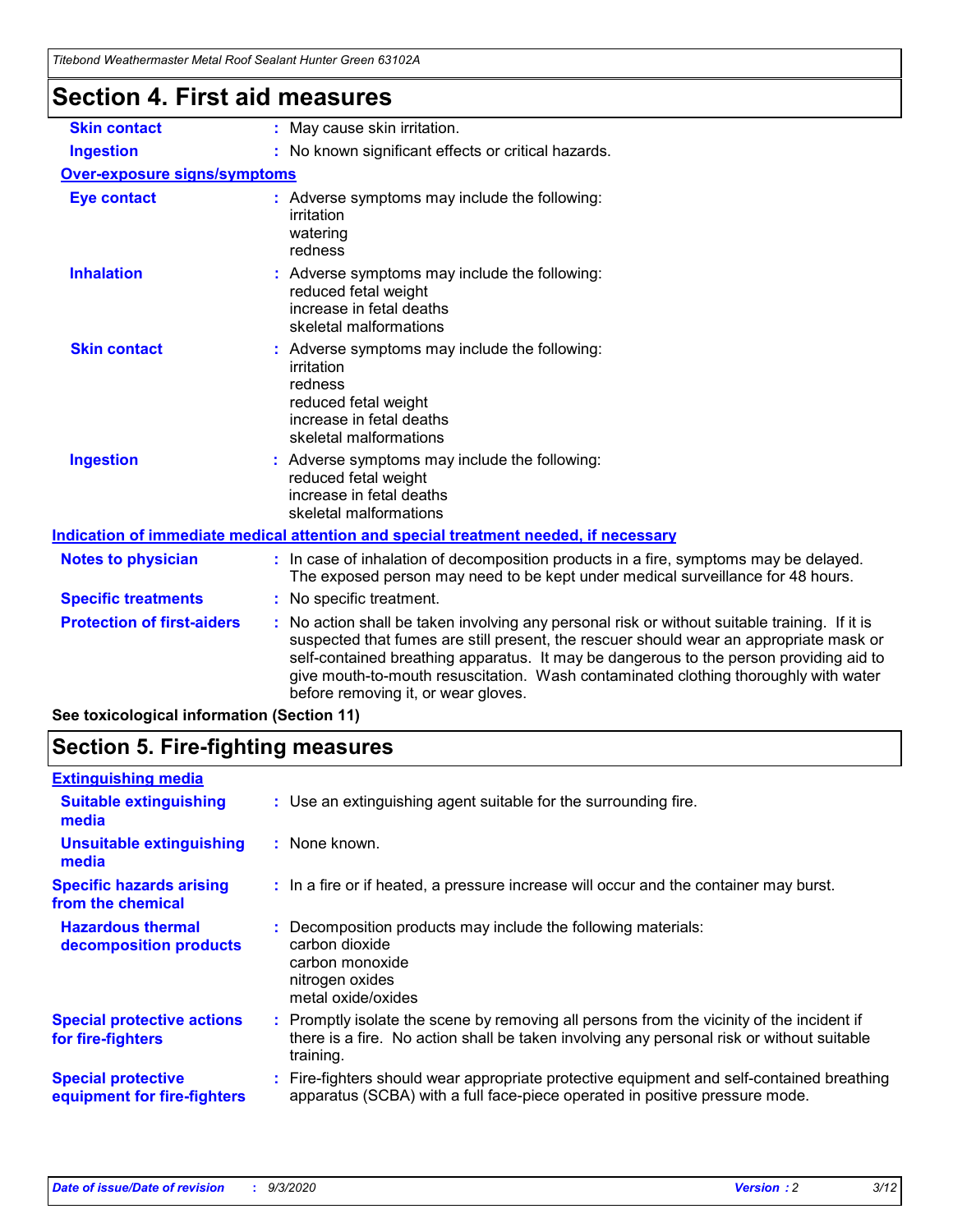### **Section 6. Accidental release measures**

| Personal precautions, protective equipment and emergency procedures |                                                                                                                                                                                                                                                                                                                                                                                                                                                                                                                                                                                                                                                                                                              |  |  |  |
|---------------------------------------------------------------------|--------------------------------------------------------------------------------------------------------------------------------------------------------------------------------------------------------------------------------------------------------------------------------------------------------------------------------------------------------------------------------------------------------------------------------------------------------------------------------------------------------------------------------------------------------------------------------------------------------------------------------------------------------------------------------------------------------------|--|--|--|
| For non-emergency<br>personnel                                      | : No action shall be taken involving any personal risk or without suitable training.<br>Evacuate surrounding areas. Keep unnecessary and unprotected personnel from<br>entering. Do not touch or walk through spilled material. Avoid breathing vapor or mist.<br>Provide adequate ventilation. Wear appropriate respirator when ventilation is<br>inadequate. Put on appropriate personal protective equipment.                                                                                                                                                                                                                                                                                             |  |  |  |
| For emergency responders                                            | : If specialized clothing is required to deal with the spillage, take note of any information in<br>Section 8 on suitable and unsuitable materials. See also the information in "For non-<br>emergency personnel".                                                                                                                                                                                                                                                                                                                                                                                                                                                                                           |  |  |  |
| <b>Environmental precautions</b>                                    | : Avoid dispersal of spilled material and runoff and contact with soil, waterways, drains<br>and sewers. Inform the relevant authorities if the product has caused environmental<br>pollution (sewers, waterways, soil or air).                                                                                                                                                                                                                                                                                                                                                                                                                                                                              |  |  |  |
| <b>Methods and materials for containment and cleaning up</b>        |                                                                                                                                                                                                                                                                                                                                                                                                                                                                                                                                                                                                                                                                                                              |  |  |  |
| <b>Small spill</b>                                                  | : Stop leak if without risk. Move containers from spill area. Dilute with water and mop up<br>if water-soluble. Alternatively, or if water-insoluble, absorb with an inert dry material and<br>place in an appropriate waste disposal container. Dispose of via a licensed waste<br>disposal contractor.                                                                                                                                                                                                                                                                                                                                                                                                     |  |  |  |
| <b>Large spill</b>                                                  | : Stop leak if without risk. Move containers from spill area. Approach release from<br>upwind. Prevent entry into sewers, water courses, basements or confined areas. Wash<br>spillages into an effluent treatment plant or proceed as follows. Contain and collect<br>spillage with non-combustible, absorbent material e.g. sand, earth, vermiculite or<br>diatomaceous earth and place in container for disposal according to local regulations<br>(see Section 13). Dispose of via a licensed waste disposal contractor. Contaminated<br>absorbent material may pose the same hazard as the spilled product. Note: see<br>Section 1 for emergency contact information and Section 13 for waste disposal. |  |  |  |

### **Section 7. Handling and storage**

#### **Precautions for safe handling**

| <b>Protective measures</b>                                                       | : Put on appropriate personal protective equipment (see Section 8). Persons with a<br>history of skin sensitization problems should not be employed in any process in which<br>this product is used. Avoid exposure - obtain special instructions before use. Avoid<br>exposure during pregnancy. Do not handle until all safety precautions have been read<br>and understood. Do not get in eyes or on skin or clothing. Do not ingest. Avoid<br>breathing vapor or mist. If during normal use the material presents a respiratory hazard,<br>use only with adequate ventilation or wear appropriate respirator. Keep in the original<br>container or an approved alternative made from a compatible material, kept tightly<br>closed when not in use. Empty containers retain product residue and can be hazardous.<br>Do not reuse container. |
|----------------------------------------------------------------------------------|--------------------------------------------------------------------------------------------------------------------------------------------------------------------------------------------------------------------------------------------------------------------------------------------------------------------------------------------------------------------------------------------------------------------------------------------------------------------------------------------------------------------------------------------------------------------------------------------------------------------------------------------------------------------------------------------------------------------------------------------------------------------------------------------------------------------------------------------------|
| <b>Advice on general</b><br>occupational hygiene                                 | : Eating, drinking and smoking should be prohibited in areas where this material is<br>handled, stored and processed. Workers should wash hands and face before eating,<br>drinking and smoking. Remove contaminated clothing and protective equipment before<br>entering eating areas. See also Section 8 for additional information on hygiene<br>measures.                                                                                                                                                                                                                                                                                                                                                                                                                                                                                    |
| <b>Conditions for safe storage,</b><br>including any<br><i>incompatibilities</i> | Store between the following temperatures: 0 to 120°C (32 to 248°F). Store in<br>accordance with local regulations. Store in original container protected from direct<br>sunlight in a dry, cool and well-ventilated area, away from incompatible materials (see<br>Section 10) and food and drink. Store locked up. Keep container tightly closed and<br>sealed until ready for use. Containers that have been opened must be carefully<br>resealed and kept upright to prevent leakage. Do not store in unlabeled containers.<br>Use appropriate containment to avoid environmental contamination. See Section 10 for<br>incompatible materials before handling or use.                                                                                                                                                                         |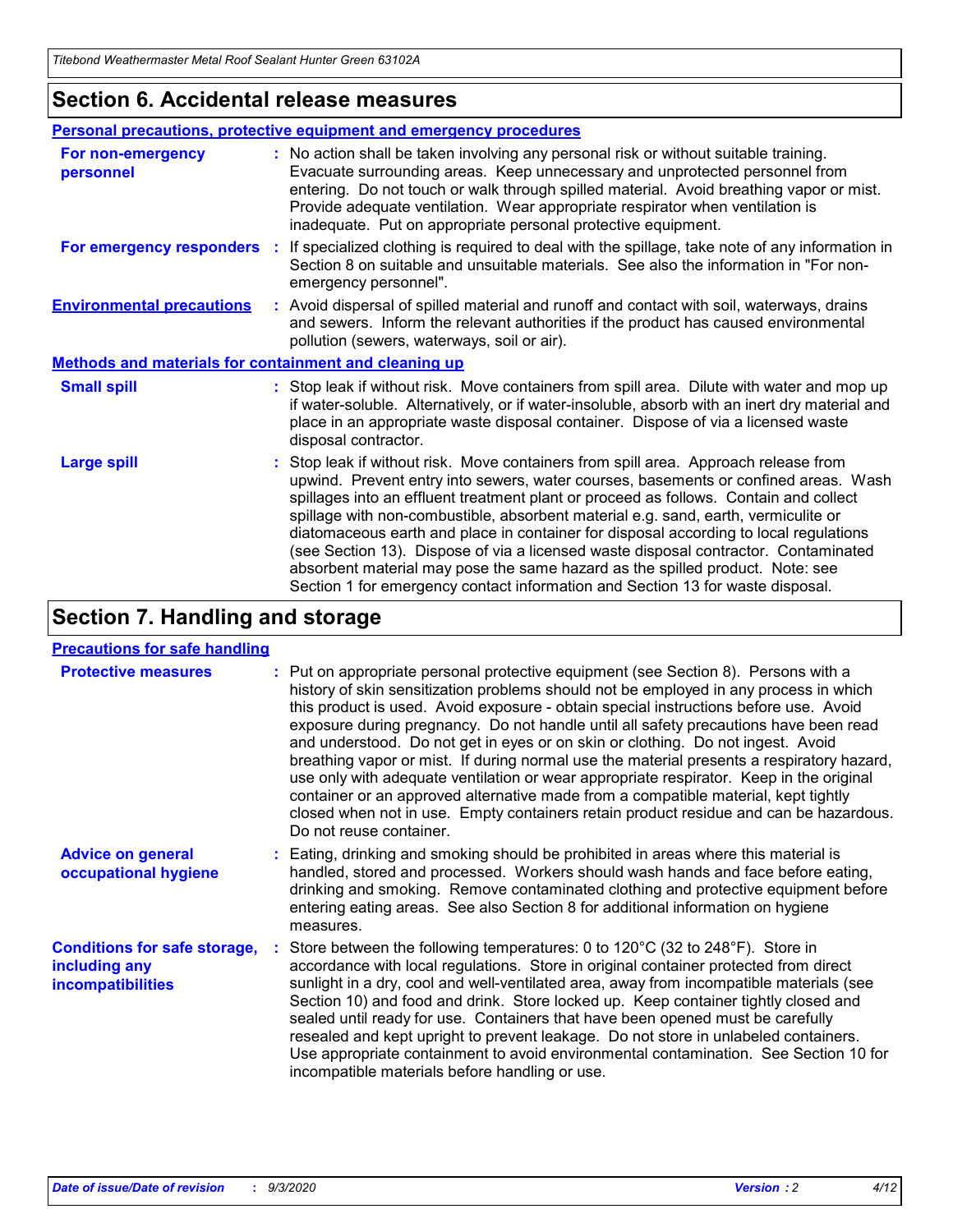# **Section 8. Exposure controls/personal protection**

#### **Control parameters**

#### **Occupational exposure limits**

| <b>Ingredient name</b>                               |    |                        | <b>Exposure limits</b>                                                                                                                                                                                                                                                                                                                                                                                                                                                                                                                                                                                                 |
|------------------------------------------------------|----|------------------------|------------------------------------------------------------------------------------------------------------------------------------------------------------------------------------------------------------------------------------------------------------------------------------------------------------------------------------------------------------------------------------------------------------------------------------------------------------------------------------------------------------------------------------------------------------------------------------------------------------------------|
| 3-aminopropyltriethoxysilane<br>Dibutyltin dilaurate |    |                        | None.<br>ACGIH TLV (United States, 3/2020). Absorbed through skin.<br>Notes: as Sn<br>TWA: $0.1 \text{ mg/m}^3$ , (as Sn) 8 hours.<br>STEL: 0.2 mg/m <sup>3</sup> , (as Sn) 15 minutes.<br>NIOSH REL (United States, 10/2016). Absorbed through skin.<br>Notes: as Sn<br>TWA: 0.1 mg/m <sup>3</sup> , (as Sn) 10 hours.<br>OSHA PEL (United States, 5/2018). Notes: as Sn<br>TWA: $0.1 \text{ mg/m}^3$ , (as Sn) 8 hours.<br>OSHA PEL 1989 (United States, 3/1989). Absorbed through skin.<br>Notes: measured as Sn<br>TWA: 0.1 mg/m <sup>3</sup> , (measured as Sn) 8 hours. Form: Organic                            |
| <b>Appropriate engineering</b><br>controls           |    |                        | : If user operations generate dust, fumes, gas, vapor or mist, use process enclosures,<br>local exhaust ventilation or other engineering controls to keep worker exposure to<br>airborne contaminants below any recommended or statutory limits.                                                                                                                                                                                                                                                                                                                                                                       |
| <b>Environmental exposure</b><br><b>controls</b>     |    |                        | Emissions from ventilation or work process equipment should be checked to ensure<br>they comply with the requirements of environmental protection legislation. In some<br>cases, fume scrubbers, filters or engineering modifications to the process equipment<br>will be necessary to reduce emissions to acceptable levels.                                                                                                                                                                                                                                                                                          |
| <b>Individual protection measures</b>                |    |                        |                                                                                                                                                                                                                                                                                                                                                                                                                                                                                                                                                                                                                        |
| <b>Hygiene measures</b>                              |    |                        | : Wash hands, forearms and face thoroughly after handling chemical products, before<br>eating, smoking and using the lavatory and at the end of the working period.<br>Appropriate techniques should be used to remove potentially contaminated clothing.<br>Contaminated work clothing should not be allowed out of the workplace. Wash<br>contaminated clothing before reusing. Ensure that eyewash stations and safety<br>showers are close to the workstation location.                                                                                                                                            |
| <b>Eye/face protection</b>                           |    |                        | Safety eyewear complying with an approved standard should be used when a risk<br>assessment indicates this is necessary to avoid exposure to liquid splashes, mists,<br>gases or dusts. If contact is possible, the following protection should be worn, unless<br>the assessment indicates a higher degree of protection: chemical splash goggles.                                                                                                                                                                                                                                                                    |
| <b>Skin protection</b>                               |    |                        |                                                                                                                                                                                                                                                                                                                                                                                                                                                                                                                                                                                                                        |
| <b>Hand protection</b>                               |    |                        | : Chemical-resistant, impervious gloves complying with an approved standard should be<br>worn at all times when handling chemical products if a risk assessment indicates this is<br>necessary. Considering the parameters specified by the glove manufacturer, check<br>during use that the gloves are still retaining their protective properties. It should be<br>noted that the time to breakthrough for any glove material may be different for different<br>glove manufacturers. In the case of mixtures, consisting of several substances, the<br>protection time of the gloves cannot be accurately estimated. |
| <b>Body protection</b>                               |    | handling this product. | Personal protective equipment for the body should be selected based on the task being<br>performed and the risks involved and should be approved by a specialist before                                                                                                                                                                                                                                                                                                                                                                                                                                                |
| <b>Other skin protection</b>                         |    |                        | Appropriate footwear and any additional skin protection measures should be selected<br>based on the task being performed and the risks involved and should be approved by a<br>specialist before handling this product.                                                                                                                                                                                                                                                                                                                                                                                                |
| <b>Respiratory protection</b>                        | ÷. | aspects of use.        | Based on the hazard and potential for exposure, select a respirator that meets the<br>appropriate standard or certification. Respirators must be used according to a<br>respiratory protection program to ensure proper fitting, training, and other important                                                                                                                                                                                                                                                                                                                                                         |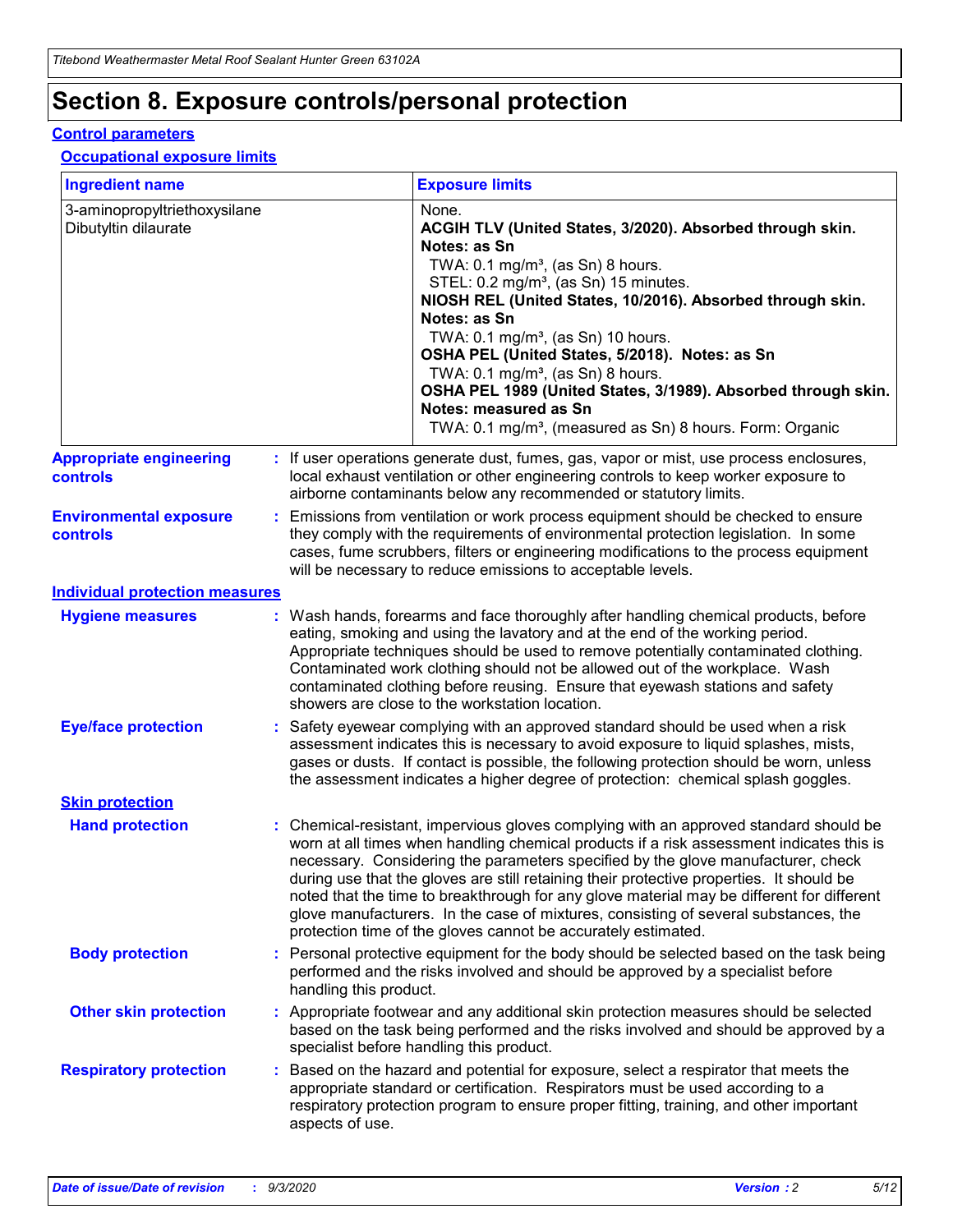### **Section 9. Physical and chemical properties**

#### **Appearance**

| <b>Physical state</b>                             |   | : Liquid. [Paste.]                                              |
|---------------------------------------------------|---|-----------------------------------------------------------------|
| <b>Color</b>                                      |   | Green.                                                          |
| Odor                                              |   | Characteristic.                                                 |
| <b>Odor threshold</b>                             | ÷ | Not available.                                                  |
| рH                                                |   | Not applicable.                                                 |
| <b>Melting point</b>                              |   | : Not available.                                                |
| <b>Boiling point</b>                              |   | >200°C (>392°F)                                                 |
| <b>Flash point</b>                                |   | Closed cup: >200°C (>392°F) [Setaflash.]                        |
| <b>Evaporation rate</b>                           |   | $:$ >1 (butyl acetate = 1)                                      |
| <b>Flammability (solid, gas)</b>                  |   | : Not available.                                                |
| Lower and upper explosive<br>(flammable) limits   |   | : Not available.                                                |
| <b>VOC (less water, less</b><br>exempt solvents)  |   | : 0 g/l                                                         |
| <b>Volatility</b>                                 |   | $: 0\%$ (w/w)                                                   |
| <b>Vapor density</b>                              |   | Not available.                                                  |
| <b>Relative density</b>                           |   | $\mathbf{1}$ $\mathbf{\sqrt{4}}$ 32                             |
| <b>Solubility</b>                                 |   | Insoluble in the following materials: cold water and hot water. |
| <b>Solubility in water</b>                        |   | Not available.                                                  |
| <b>Partition coefficient: n-</b><br>octanol/water |   | $:$ Not available.                                              |
| <b>Auto-ignition temperature</b>                  |   | : Not available.                                                |
| <b>Decomposition temperature</b>                  |   | : Not available.                                                |
| <b>Viscosity</b>                                  |   | : Not available.                                                |

### **Section 10. Stability and reactivity**

| <b>Reactivity</b>                            |    | : No specific test data related to reactivity available for this product or its ingredients.            |
|----------------------------------------------|----|---------------------------------------------------------------------------------------------------------|
| <b>Chemical stability</b>                    |    | : The product is stable.                                                                                |
| <b>Possibility of hazardous</b><br>reactions |    | : Under normal conditions of storage and use, hazardous reactions will not occur.                       |
| <b>Conditions to avoid</b>                   |    | : No specific data.                                                                                     |
| <b>Incompatible materials</b>                | ٠. | No specific data.                                                                                       |
| <b>Hazardous decomposition</b><br>products   | ÷. | Under normal conditions of storage and use, hazardous decomposition products should<br>not be produced. |

### **Section 11. Toxicological information**

#### **Information on toxicological effects**

#### **Acute toxicity**

| <b>Product/ingredient name</b> | <b>Result</b>           | <b>Species</b> | <b>Dose</b>                | <b>Exposure</b> |
|--------------------------------|-------------------------|----------------|----------------------------|-----------------|
| 3-aminopropyltriethoxysilane   | <b>ILD50 Dermal</b>     | Rabbit         | 4.29 g/kg                  |                 |
| Dibutyltin dilaurate           | ILD50 Oral<br>LD50 Oral | Rat<br>Rat     | $1.57$ g/kg<br>175 $mg/kg$ |                 |
|                                |                         |                |                            |                 |

**Irritation/Corrosion**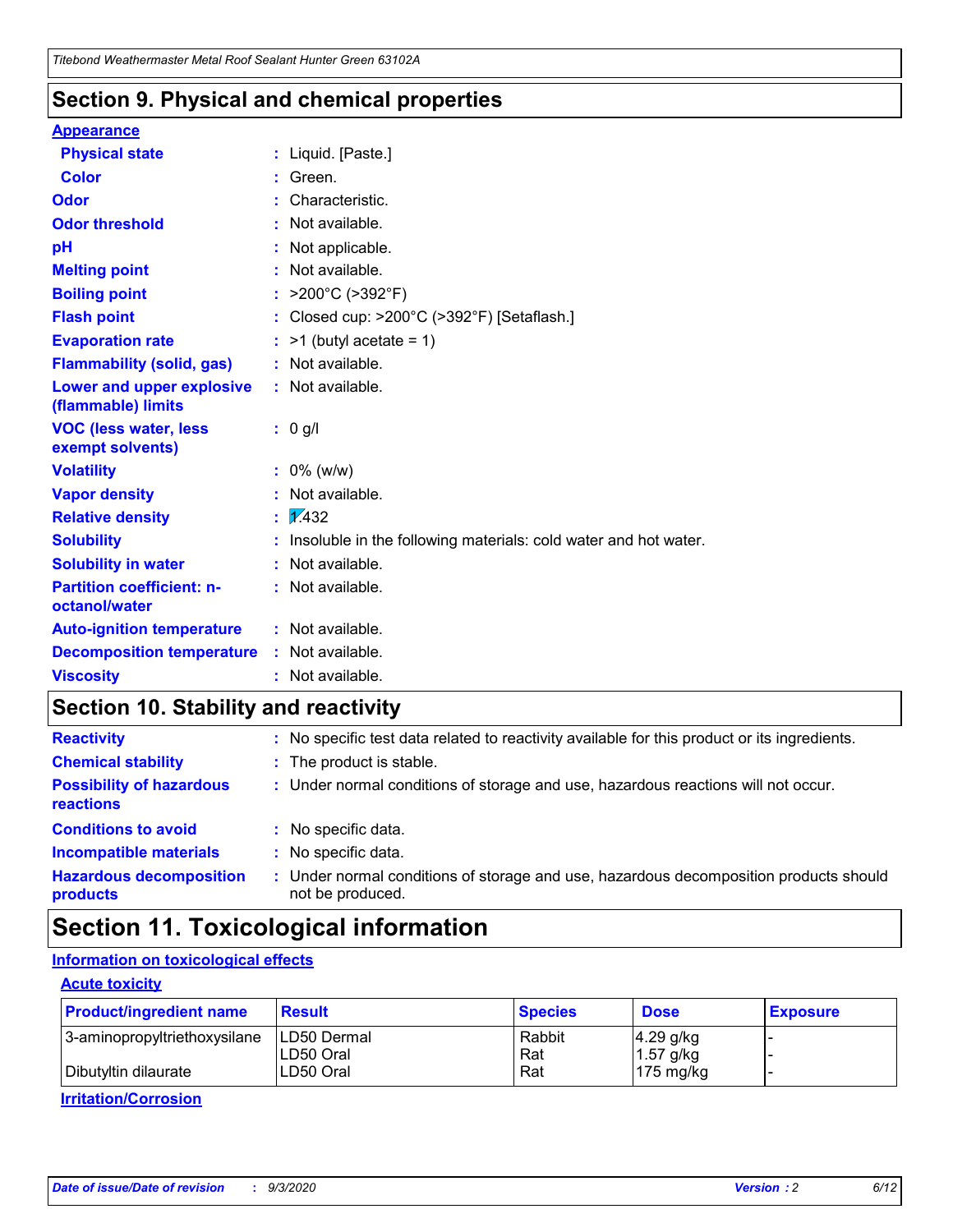# **Section 11. Toxicological information**

| <b>Product/ingredient name</b> | <b>Result</b>                 | <b>Species</b> | <b>Score</b> | <b>Exposure</b>    | <b>Observation</b>       |
|--------------------------------|-------------------------------|----------------|--------------|--------------------|--------------------------|
| 3-aminopropyltriethoxysilane   | Eyes - Mild irritant          | Rabbit         |              | $100 \text{ mg}$   |                          |
|                                | Eyes - Severe irritant        | Rabbit         |              | 24 hours 750       |                          |
|                                |                               |                |              | ug                 |                          |
|                                | <b>Skin - Severe irritant</b> | Rabbit         |              | 24 hours 5         | $\overline{\phantom{0}}$ |
| Dibutyltin dilaurate           | Eyes - Moderate irritant      | Rabbit         |              | mg<br>24 hours 100 |                          |
|                                |                               |                |              | mg                 |                          |
|                                | Skin - Severe irritant        | Rabbit         |              | 500 mg             | $\overline{\phantom{0}}$ |

#### **Sensitization**

Not available.

#### **Mutagenicity**

Not available.

#### **Carcinogenicity**

Not available.

#### **Reproductive toxicity**

Not available.

#### **Teratogenicity**

Not available.

#### **Specific target organ toxicity (single exposure)**

Not available.

#### **Specific target organ toxicity (repeated exposure)**

| <b>Name</b>                                                                         |                                                                            | <b>Category</b>                                     | <b>Route of</b><br>exposure | <b>Target organs</b> |  |  |
|-------------------------------------------------------------------------------------|----------------------------------------------------------------------------|-----------------------------------------------------|-----------------------------|----------------------|--|--|
| Dibutyltin dilaurate                                                                |                                                                            | Category 1                                          | -                           | respiratory system   |  |  |
| <b>Aspiration hazard</b><br>Not available.                                          |                                                                            |                                                     |                             |                      |  |  |
| <b>Information on the likely</b><br>routes of exposure                              | : Not available.                                                           |                                                     |                             |                      |  |  |
| <b>Potential acute health effects</b>                                               |                                                                            |                                                     |                             |                      |  |  |
| <b>Eye contact</b>                                                                  | : May cause eye irritation.                                                |                                                     |                             |                      |  |  |
| <b>Inhalation</b>                                                                   |                                                                            | : No known significant effects or critical hazards. |                             |                      |  |  |
| <b>Skin contact</b>                                                                 |                                                                            | : May cause skin irritation.                        |                             |                      |  |  |
| <b>Ingestion</b>                                                                    |                                                                            | : No known significant effects or critical hazards. |                             |                      |  |  |
| <b>Symptoms related to the physical, chemical and toxicological characteristics</b> |                                                                            |                                                     |                             |                      |  |  |
| <b>Eye contact</b>                                                                  | irritation<br>watering<br>redness                                          | : Adverse symptoms may include the following:       |                             |                      |  |  |
| <b>Inhalation</b>                                                                   | reduced fetal weight<br>increase in fetal deaths<br>skeletal malformations | : Adverse symptoms may include the following:       |                             |                      |  |  |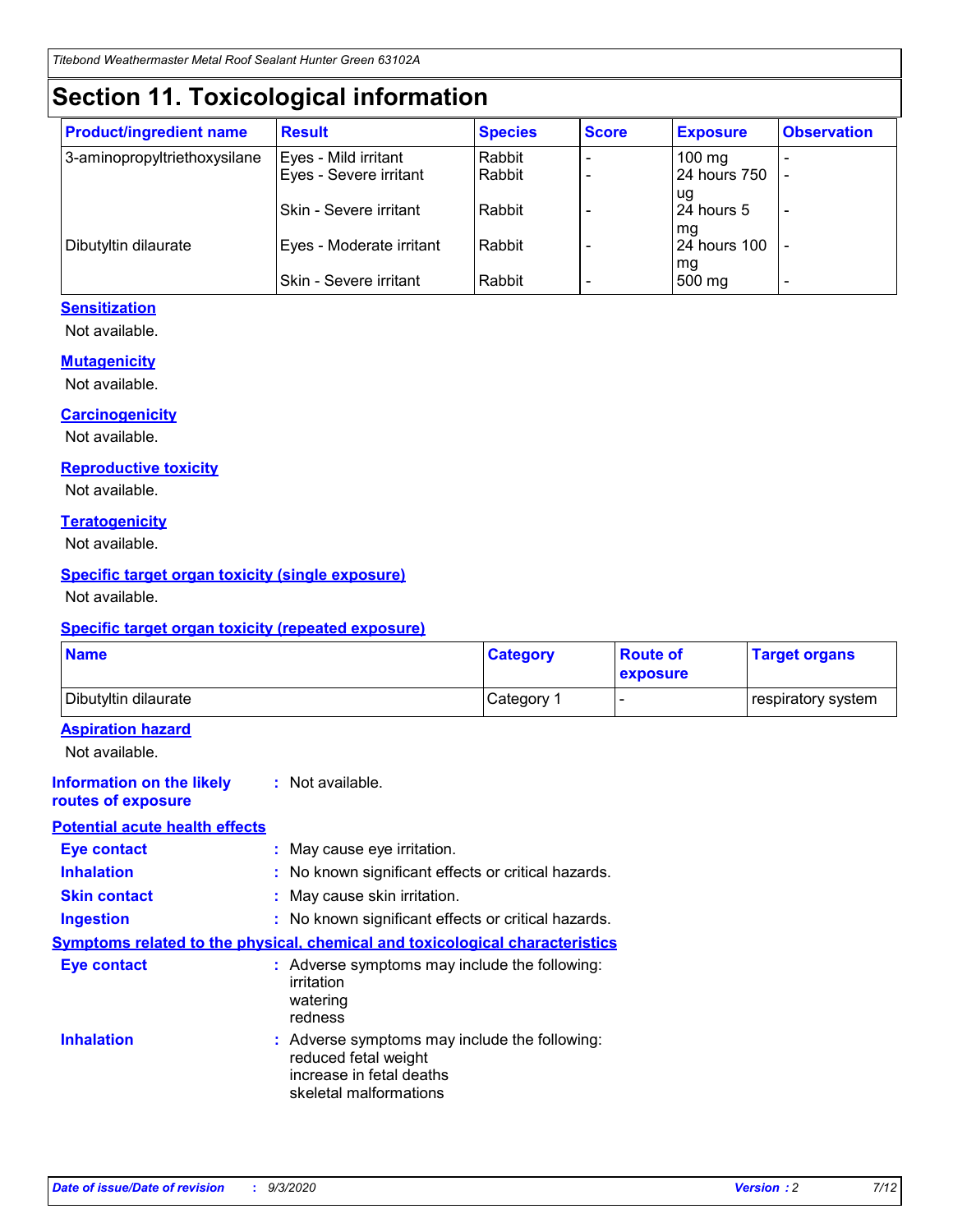*Titebond Weathermaster Metal Roof Sealant Hunter Green 63102A*

# **Section 11. Toxicological information**

| <b>Skin contact</b>                     |            | : Adverse symptoms may include the following:                                                                               |  |  |  |  |
|-----------------------------------------|------------|-----------------------------------------------------------------------------------------------------------------------------|--|--|--|--|
|                                         | irritation |                                                                                                                             |  |  |  |  |
|                                         | redness    | reduced fetal weight                                                                                                        |  |  |  |  |
|                                         |            | increase in fetal deaths                                                                                                    |  |  |  |  |
|                                         |            | skeletal malformations                                                                                                      |  |  |  |  |
| <b>Ingestion</b>                        |            | : Adverse symptoms may include the following:<br>reduced fetal weight<br>increase in fetal deaths<br>skeletal malformations |  |  |  |  |
|                                         |            | Delayed and immediate effects and also chronic effects from short and long term exposure                                    |  |  |  |  |
| <b>Short term exposure</b>              |            |                                                                                                                             |  |  |  |  |
| <b>Potential immediate</b><br>effects   |            | : Not available.                                                                                                            |  |  |  |  |
| <b>Potential delayed effects</b>        |            | : Not available.                                                                                                            |  |  |  |  |
| <b>Long term exposure</b>               |            |                                                                                                                             |  |  |  |  |
| <b>Potential immediate</b><br>effects   |            | : Not available.                                                                                                            |  |  |  |  |
| <b>Potential delayed effects</b>        |            | : Not available.                                                                                                            |  |  |  |  |
| <b>Potential chronic health effects</b> |            |                                                                                                                             |  |  |  |  |
| Not available.                          |            |                                                                                                                             |  |  |  |  |
| <b>General</b>                          |            | : Once sensitized, a severe allergic reaction may occur when subsequently exposed to<br>very low levels.                    |  |  |  |  |
| <b>Carcinogenicity</b>                  |            | No known significant effects or critical hazards.                                                                           |  |  |  |  |
| <b>Mutagenicity</b>                     |            | : No known significant effects or critical hazards.                                                                         |  |  |  |  |
| <b>Teratogenicity</b>                   |            | May damage the unborn child.                                                                                                |  |  |  |  |
| <b>Developmental effects</b>            |            | : No known significant effects or critical hazards.                                                                         |  |  |  |  |
| <b>Fertility effects</b>                |            | : May damage fertility.                                                                                                     |  |  |  |  |
| <b>Numerical measures of toxicity</b>   |            |                                                                                                                             |  |  |  |  |
| <b>Acute toxicity estimates</b>         |            |                                                                                                                             |  |  |  |  |
| Not ovoilable                           |            |                                                                                                                             |  |  |  |  |

Not available.

# **Section 12. Ecological information**

#### **Toxicity**

| <b>Product/ingredient name</b> | <b>Result</b>                                       | <b>Species</b>               | <b>Exposure</b>       |
|--------------------------------|-----------------------------------------------------|------------------------------|-----------------------|
| Dibutyltin dilaurate           | $ CC50>3$ mg/l<br>Chronic EC10 > 2 mg/l Fresh water | Algae<br>Algae - Desmodesmus | 72 hours<br>196 hours |
|                                |                                                     | <b>I</b> subspicatus         |                       |

#### **Persistence and degradability**

| <b>Product/ingredient name</b> | Test                                                                           | <b>Result</b>  |                   | <b>Dose</b> | <b>Inoculum</b>         |
|--------------------------------|--------------------------------------------------------------------------------|----------------|-------------------|-------------|-------------------------|
| Dibutyltin dilaurate           | OECD 301F<br>Ready<br>Biodegradability -<br>Manometric<br>Respirometry<br>Test | 23 % - 28 days |                   |             |                         |
| <b>Product/ingredient name</b> | <b>Aquatic half-life</b>                                                       |                | <b>Photolysis</b> |             | <b>Biodegradability</b> |
| Dibutyltin dilaurate           |                                                                                |                |                   |             | Inherent                |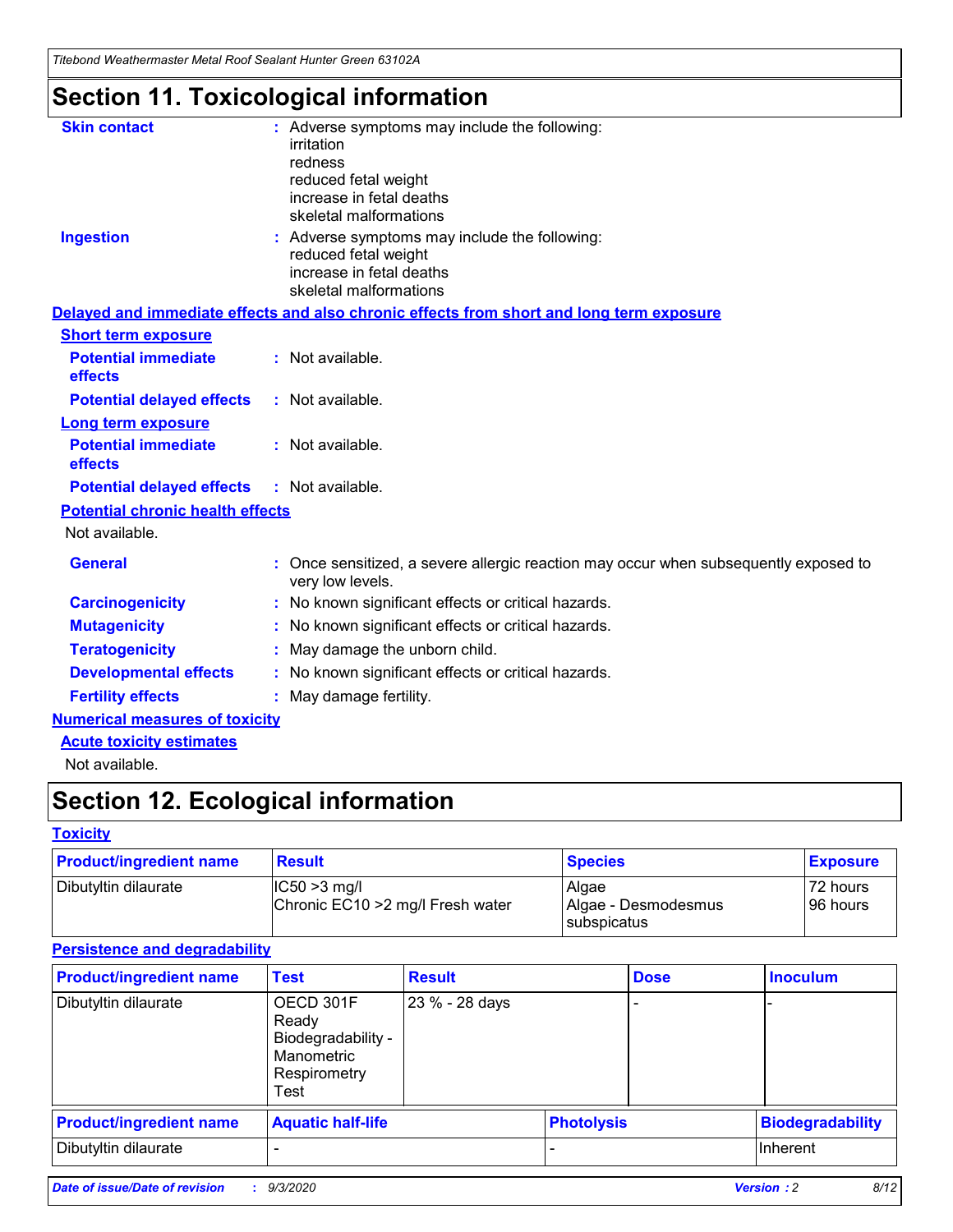# **Section 12. Ecological information**

#### **Bioaccumulative potential**

| <b>Product/ingredient name</b> | $\mathsf{LogP}_\mathsf{ow}$ | <b>BCF</b> | <b>Potential</b> |
|--------------------------------|-----------------------------|------------|------------------|
| 3-aminopropyltriethoxysilane   | 1.7                         | 3.4        | low              |
| Dibutyltin dilaurate           | 4.44                        | 2.91       | low              |

#### **Mobility in soil**

| <b>INVANILY III JUIL</b>                                      |                                                     |
|---------------------------------------------------------------|-----------------------------------------------------|
| <b>Soil/water partition</b><br>coefficient (K <sub>oc</sub> ) | : Not available.                                    |
| <b>Other adverse effects</b>                                  | : No known significant effects or critical hazards. |

### **Section 13. Disposal considerations**

**Disposal methods :**

The generation of waste should be avoided or minimized wherever possible. Disposal of this product, solutions and any by-products should at all times comply with the requirements of environmental protection and waste disposal legislation and any regional local authority requirements. Dispose of surplus and non-recyclable products via a licensed waste disposal contractor. Waste should not be disposed of untreated to the sewer unless fully compliant with the requirements of all authorities with jurisdiction. Waste packaging should be recycled. Incineration or landfill should only be considered when recycling is not feasible. This material and its container must be disposed of in a safe way. Care should be taken when handling emptied containers that have not been cleaned or rinsed out. Empty containers or liners may retain some product residues. Avoid dispersal of spilled material and runoff and contact with soil, waterways, drains and sewers.

# **Section 14. Transport information**

|                                      | <b>DOT</b><br><b>Classification</b> | <b>TDG</b><br><b>Classification</b> | <b>Mexico</b><br><b>Classification</b> | <b>ADR/RID</b>           | <b>IMDG</b>              | <b>IATA</b>    |
|--------------------------------------|-------------------------------------|-------------------------------------|----------------------------------------|--------------------------|--------------------------|----------------|
| <b>UN number</b>                     | Not regulated.                      | Not regulated.                      | Not regulated.                         | Not regulated.           | Not regulated.           | Not regulated. |
| <b>UN proper</b><br>shipping name    |                                     |                                     |                                        |                          |                          |                |
| <b>Transport</b><br>hazard class(es) |                                     | $\overline{\phantom{0}}$            | $\qquad \qquad \blacksquare$           | $\overline{\phantom{0}}$ | $\overline{\phantom{0}}$ |                |
| <b>Packing group</b>                 |                                     |                                     |                                        |                          |                          |                |
| <b>Environmental</b><br>hazards      | No.                                 | No.                                 | No.                                    | No.                      | No.                      | No.            |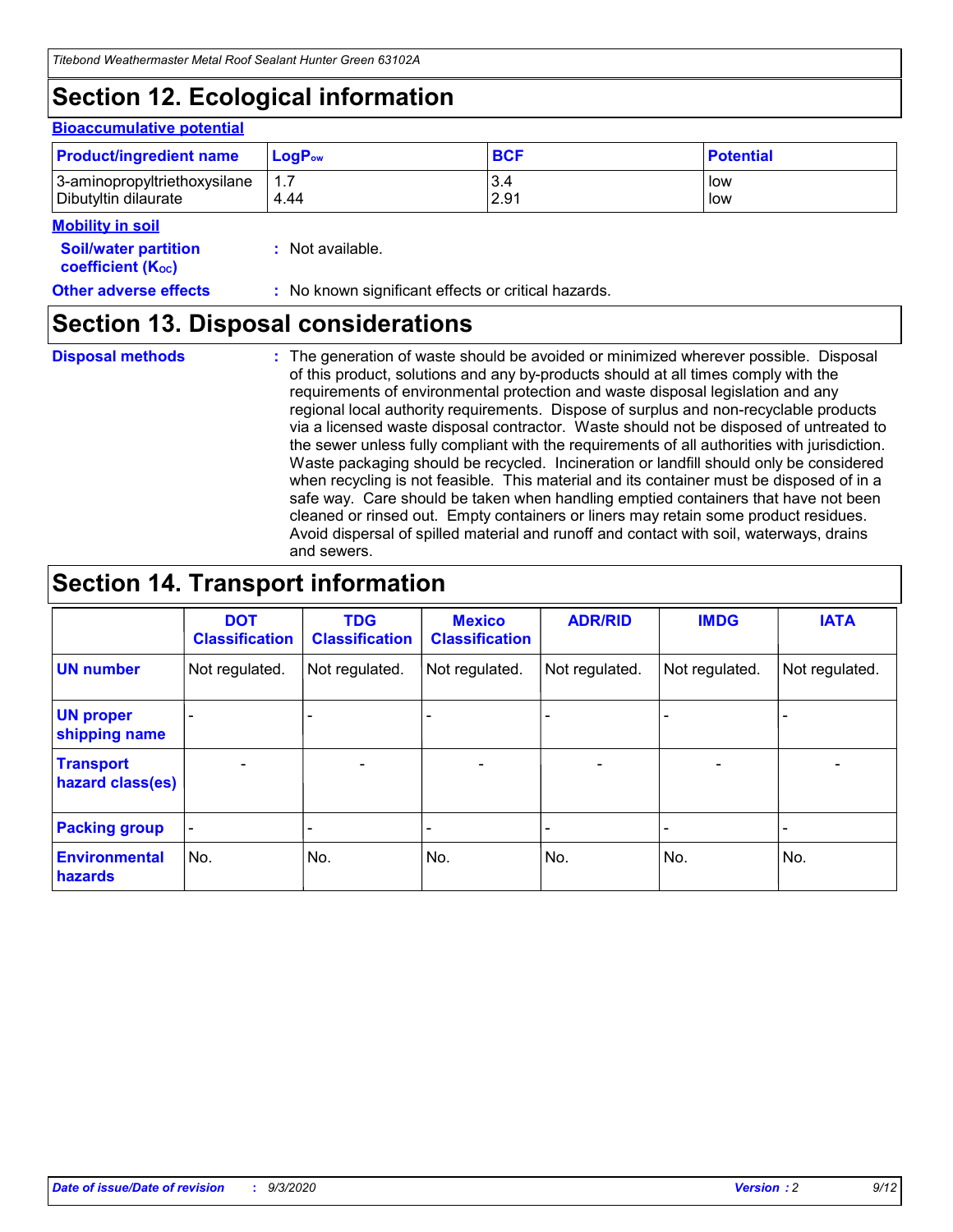### **Section 15. Regulatory information**

#### **U.S. Federal regulations**

#### **SARA 302/304**

#### **Composition/information on ingredients**

No products were found.

| SARA 304 RQ | $\cdot$ Not applicable. |
|-------------|-------------------------|
|             |                         |

#### **SARA 311/312**

**Classification :** EYE IRRITATION - Category 2B SKIN SENSITIZATION - Category 1 TOXIC TO REPRODUCTION - Category 1B HNOC - Product generates methanol during cure.

#### **Composition/information on ingredients**

| <b>Name</b>                  | $\frac{9}{6}$ | <b>Classification</b>                                                                                                                                                                                                                                                                                      |
|------------------------------|---------------|------------------------------------------------------------------------------------------------------------------------------------------------------------------------------------------------------------------------------------------------------------------------------------------------------------|
| 3-aminopropyltriethoxysilane | $\leq$ 3      | <b>FLAMMABLE LIQUIDS - Category 4</b><br><b>ACUTE TOXICITY (oral) - Category 4</b><br>SKIN IRRITATION - Category 2<br>EYE IRRITATION - Category 2A                                                                                                                                                         |
| Dibutyltin dilaurate         | ≤0.3          | <b>ACUTE TOXICITY (oral) - Category 3</b><br>SKIN CORROSION - Category 1C<br>SERIOUS EYE DAMAGE - Category 1<br>SKIN SENSITIZATION - Category 1<br><b>GERM CELL MUTAGENICITY - Category 2</b><br>TOXIC TO REPRODUCTION - Category 1B<br>SPECIFIC TARGET ORGAN TOXICITY (REPEATED<br>EXPOSURE) - Category 1 |

#### **State regulations**

**Massachusetts :**

: None of the components are listed.

**New York :** None of the components are listed.

**New Jersey :** None of the components are listed.

**Pennsylvania :** None of the components are listed.

#### **California Prop. 65**

WARNING: This product can expose you to methanol, which is known to the State of California to cause birth defects or other reproductive harm. For more information go to www.P65Warnings.ca.gov.

| Ingredient name | No significant risk<br>level | <b>Maximum</b><br>acceptable dosage<br>level |
|-----------------|------------------------------|----------------------------------------------|
| methanol        |                              | Yes.                                         |

#### **International regulations**

**Chemical Weapon Convention List Schedules I, II & III Chemicals** Not listed.

#### **Montreal Protocol**

Not listed.

**Stockholm Convention on Persistent Organic Pollutants**

Not listed.

#### **UNECE Aarhus Protocol on POPs and Heavy Metals** Not listed.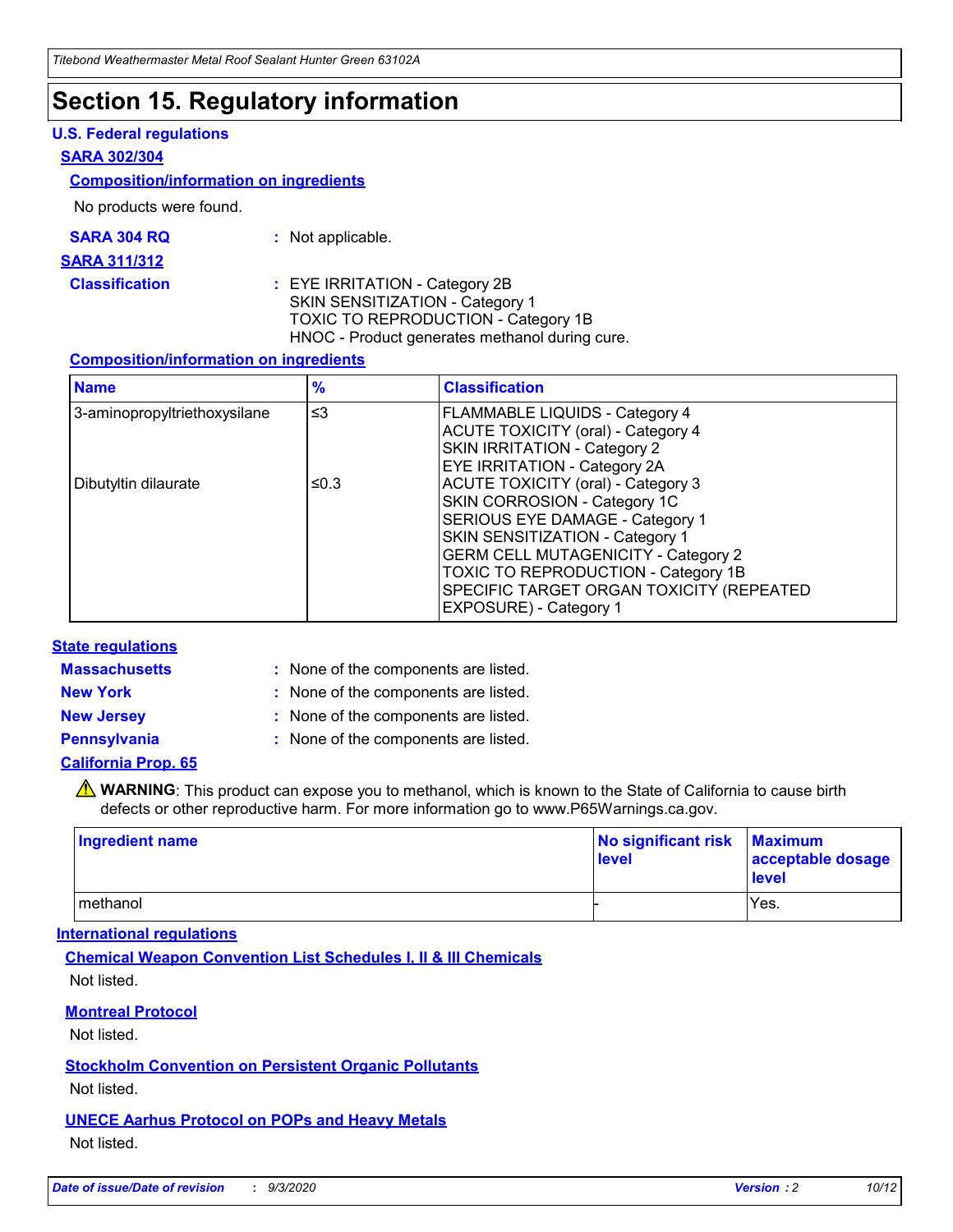# **Section 15. Regulatory information**

#### **Inventory list**

- 
- **China :** Not determined.

**United States TSCA 8(b) inventory**

**:** All components are active or exempted.

# **Section 16. Other information**





**Caution: HMIS® ratings are based on a 0-4 rating scale, with 0 representing minimal hazards or risks, and 4 representing significant hazards or risks. Although HMIS® ratings and the associated label are not required on SDSs or products leaving a facility under 29 CFR 1910.1200, the preparer may choose to provide them. HMIS® ratings are to be used with a fully implemented HMIS® program. HMIS® is a registered trademark and service mark of the American Coatings Association, Inc.**

**The customer is responsible for determining the PPE code for this material. For more information on HMIS® Personal Protective Equipment (PPE) codes, consult the HMIS® Implementation Manual.**

**National Fire Protection Association (U.S.A.)**



**Reprinted with permission from NFPA 704-2001, Identification of the Hazards of Materials for Emergency Response Copyright ©1997, National Fire Protection Association, Quincy, MA 02269. This reprinted material is not the complete and official position of the National Fire Protection Association, on the referenced subject which is represented only by the standard in its entirety.**

**Copyright ©2001, National Fire Protection Association, Quincy, MA 02269. This warning system is intended to be interpreted and applied only by properly trained individuals to identify fire, health and reactivity hazards of chemicals. The user is referred to certain limited number of chemicals with recommended classifications in NFPA 49 and NFPA 325, which would be used as a guideline only. Whether the chemicals are classified by NFPA or not, anyone using the 704 systems to classify chemicals does so at their own risk.**

#### **Procedure used to derive the classification**

| <b>Classification</b>                                                                                                | <b>Justification</b>                                  |
|----------------------------------------------------------------------------------------------------------------------|-------------------------------------------------------|
| <b>EYE IRRITATION - Category 2B</b><br><b>SKIN SENSITIZATION - Category 1</b><br>TOXIC TO REPRODUCTION - Category 1B | Expert judgment<br>Expert judgment<br>Expert judgment |
| <b>History</b>                                                                                                       |                                                       |

| <b>Date of printing</b>           | : 4/22/2022 |
|-----------------------------------|-------------|
| Date of issue/Date of<br>revision | : 9/3/2020  |
| Date of previous issue            | : 9/3/2020  |
| <b>Version</b>                    | $\cdot$ 2   |
|                                   |             |